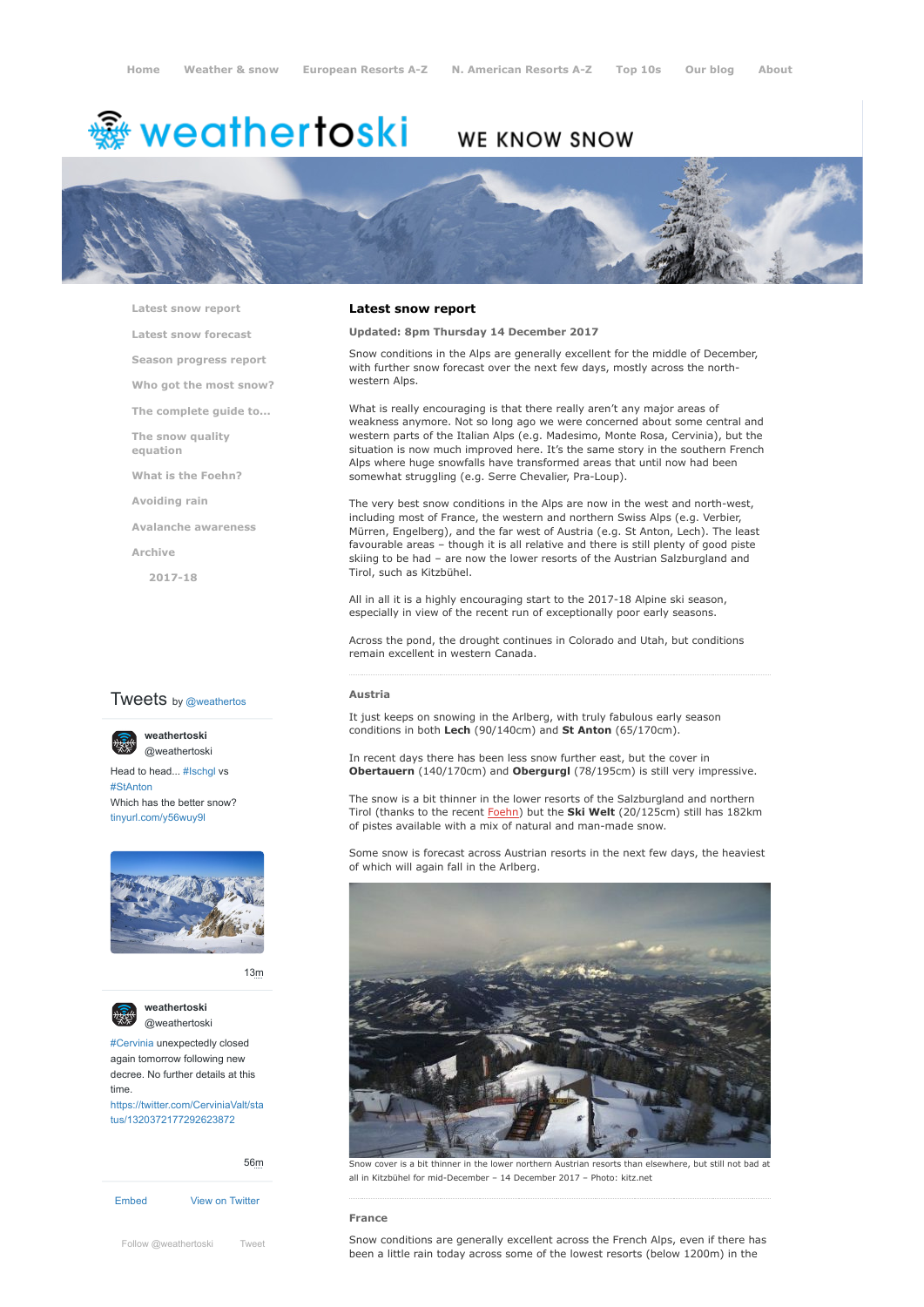

Tailor-made ski holidays and short breaks to some of the finest hotels in the Alps

### 020 3397 8450





#### **Contact us...**

**Got a burning question about weather or snow conditions in the Alps?** [Contact us](https://www.weathertoski.co.uk/about-1/contact-us/) and we'll do our best to answer it...

#### E: [info@weathertoski.co.uk](mailto:fraser@weathertoski.co.uk)

T: +44 (0)20 3151 3154

[Website terms of use](https://www.weathertoski.co.uk/about-1/website-terms-of-use/)

[Privacy notice](https://www.weathertoski.co.uk/about-1/privacy-notice/)

#### north.

**La Plagne** now has base depths of 40/240cm depending on altitude, while **Avoriaz** has 120/170cm. Further south, **Serre Chevalier** has 40/150cm.

Even the lowest areas, such as **Megève** (45/100cm), have good cover, with more snow in the forecast over the next couple of days.



Great snow in the southern French Alps. This is Auron, not far from Nice – 14 December 2017 – Photo: winter.auron.com

#### **Italy**

Snow conditions are very favourable for mid-December across most of the Italian Alps.

In the west, where the snow had been looking a little bit thin until recently, **Courmayeur** (70/110cm) is now skiing magnificently thanks to huge recent dumps. It's a similar story in **Madesimo**, in the central Italian Alps, where the snow pack is now a very impressive 110/180cm deep.

Further east, snow depths may seem more modest in the likes of **Arabba** (40/115cm but the skiing is also excellent here thanks to both the recent snowfall and the ski area's world-class snow-making.



Great conditions in the far south-western Italian Alps. This is Limone – 14 December 2017 – Photo: limonepiemonte.it

#### **Switzerland**

Snow cover is excellent just about everywhere in the Swiss Alps, but deepest in the north and west. In the north, **Engelberg** has lots of fresh snow and some incredible base depths of 20/360cm depending on altitude. Meanwhile, in the west, **Verbier** has a very impressive 110/140cm.

Even the lower resorts of the north and west have ample snow cover, with 20/160cm in **Wengen** and 40/100cm in **Villars**.

What's more there is further snow in the forecast, especially across northern and western parts of the Swiss Alps.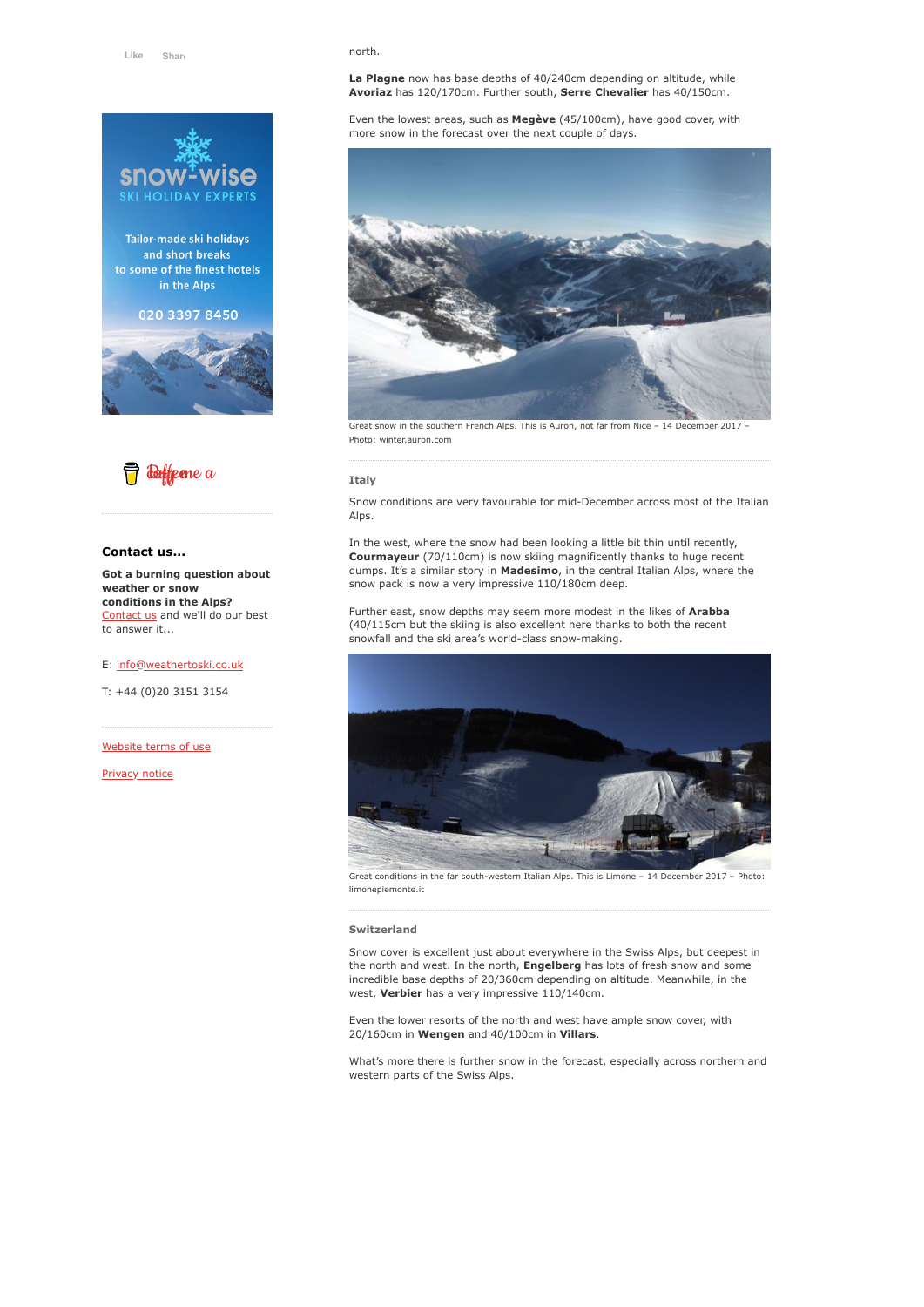

Great conditions in the upper Engadin and around St Moritz – 14 December 2017 – Photo: snoweye.com

#### **Rest of Europe**

New snow has allowed all the main Scottish ski areas to open up, with base depths of 40/60cm now in **Glencoe**.

The Pyrenees haven't seen as much snow as the Alps recently, but cover is still reasonable in Andorra's **Soldeu** (40/60cm) and even better in Spain's **Baqueira Beret** (65/110cm), which remains the pick of the resorts in this part of the world.

There is also plenty of good skiing to be found in Scandinavia, with base depths of 45/130cm in Norway's **Voss** and 56cm up top in Sweden's **Åre**.



Solid rather than spectacular snow conditions for most of the Pyrenees. This is Cauterets in France – 14 December 2017 – Photo: cauterets.com

#### **USA**

Utah and Colorado remain very short of snow with little sign of a reprieve before Christmas. **Snowbird** has just four lifts open on a mostly artificial base of 66cm, while Vail only has seven lifts open on a similarly man-made base of 46cm.

Better cover can be found further north in **Jackson Hole** (64/127cm) but even here there hasn't been a significant dump for some time now.

#### **Canada**

Snow conditions remain more favourable in western Canada than in most of the western US.

All lifts are now open in the **Banff**/**Lake Louise** area where base depths are 76/119cm depending on altitude and, on-piste at least, the skiing is excellent.

Closer to the coast, **Whistler** (136cm upper mountain) also remains in good shape though the best conditions right now are also on-piste.